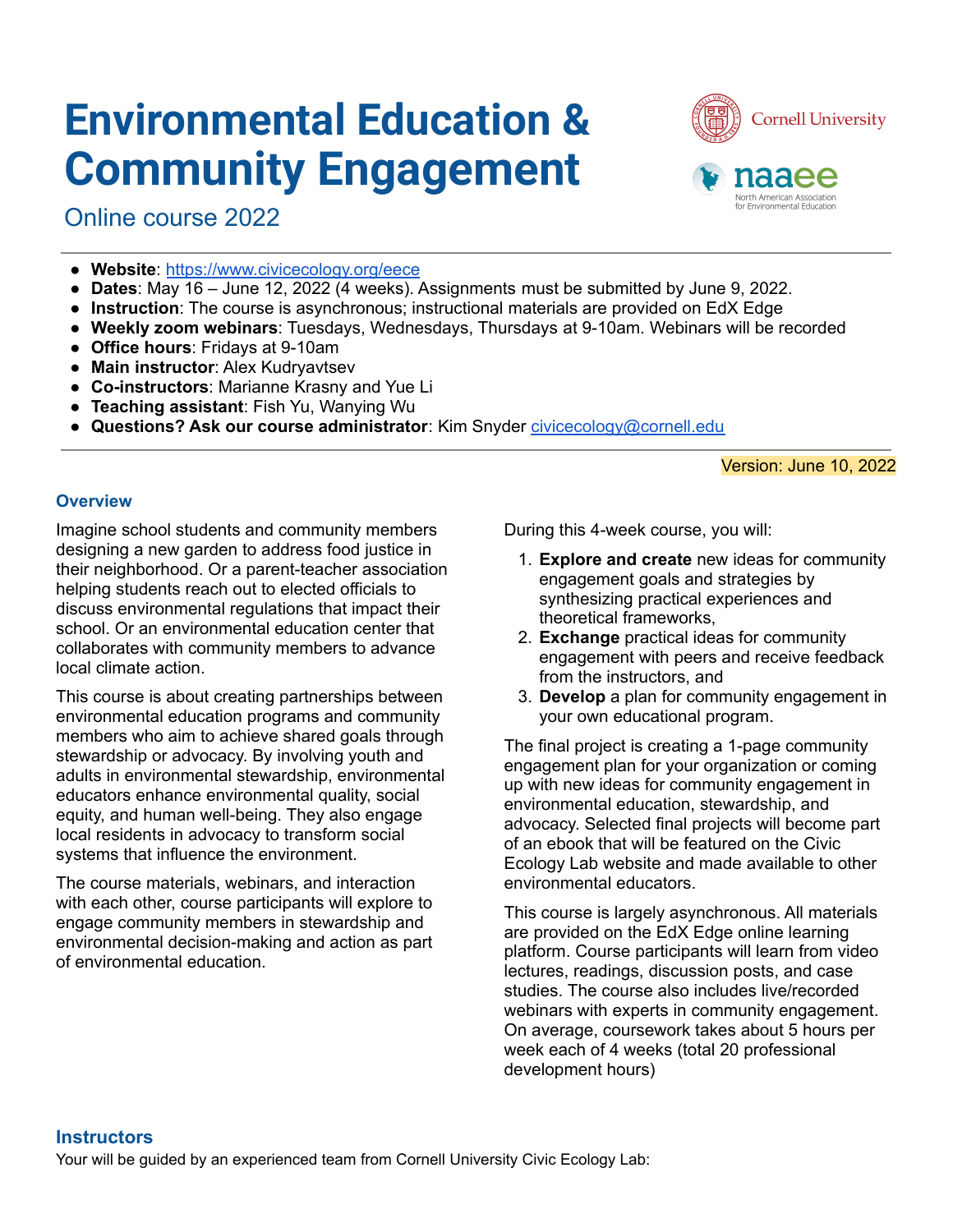- **Alex Kudryavtsev**, Research Associate, who will be your main instructor. Alex's research focuses on urban environmental education and civic engagement. You will communicate with Alex often http://alexruss.org
- **Marianne Krasny**, Professor. Marianne is the Director of Civic Ecology Lab. She contributed to the development of this course. https://cals.cornell.edu/marianne-elizabeth-krasny
- Yue Li, Research Associate, who is experienced in environmental educator training and leading online courses. Yue will come to the course webinars, and coordinate course TAs. https://cals.cornell.edu/yue-li
- **Xin Yu (Fish) and Wanying Wu**, Chinese teaching assistants. Fish and Wanying, along with other Chinese language assistants, will assist participants in China.
- **Kim Snyder**, Course Administrator. Kim is experienced in helping course participants. Kim will be your main point of contact for any technical and logistical questions about the course. Email her at: [civicecology@cornell.edu](mailto:civicecology@cornell.edu)

#### **Participants**

Environment and education professionals, volunteers, university students, community leaders, and any citizens from any country. Discussions will be in English and Chinese.

#### **Learning outcomes**

By the end of this course, participants will:

- 1. Critically reflect on the Community Engagement Environmental Education Guidelines for Excellence, and apply their principles to your environmental education programs and communities;
- 2. Expand your understanding of community engagement by synthesizing new ideas from weekly readings, lectures, webinars, and case studies;
- 3. Develop new ideas for community engagement by synthesizing practical and theoretical ideas through the final project. Some final projects will be included in an ebook;
- 4. Participate actively in a global online network of environmental educators who focus on community engagement.

#### **Workload**

4 weeks (4-5 hours of work per week). During the course time, we will release most of the course materials including pre-recorded video lectures, readings, and discussion questions every Monday morning (time in New York). You can choose anytime during each week to review these materials and respond to discussion questions. Each week, we will host two webinars via ZOOM (Tuesdays and Wednesdays at 9am-10am NY time) and office hours (Thursdays at 9am-10am). Webinars will be recorded for participants who are unable to attend them synchronously. During the course, you will be working on final projects that apply "Community Engagement" Guidelines for Excellence to your own programs, or add new ideas to these guidelines. During the last week, you will submit your final projects by Thursday (June 9, 2022).

#### **Educational approach**

The course is based on two principles: (1) Learning is social: participants learn by discussing ideas and sharing resources; (2) Learning should lead to action: participants will apply course content to their communities and environmental education programs, or add new ideas about community engagement to advance other environmental education programs.

Tips for successful learning: (1) If you have any questions, please email the course admin. (2) Ask content-related questions and share your ideas in zoom chat and on discussion boards. (3) Connect and collaborate with other course participants. (4) Finish and submit all assignments before deadlines. (5) Start working on your final assignment early, follow its formatting requirements, and be creative and generate new ideas. (6) Optional: exchange ideas and stay connected on our social media.

### **Technology**

EdX Edge (BNU Site for Chinese) for pre-recorded lectures, readings, and discussion questions (asynchronous). We will also use Facebook, WhatsApp and Wechat for optional informal discussions and sharing. We will host weekly webinars via ZOOM and post recordings on EdX Edge and BNU Site for participants unable to attend in person.

#### **Certificates**

Participants who complete the course assignments and submit the final 1-page project are awarded a Cornell University certificate (PDF). Weekly assignments include watching lectures, completing readings, and responding to discussion questions. Participants are required to participate in a minimum of one course webinar (or watch a recorded webinar). The required course project is an essay that applies or expands the guidelines for community engagement.